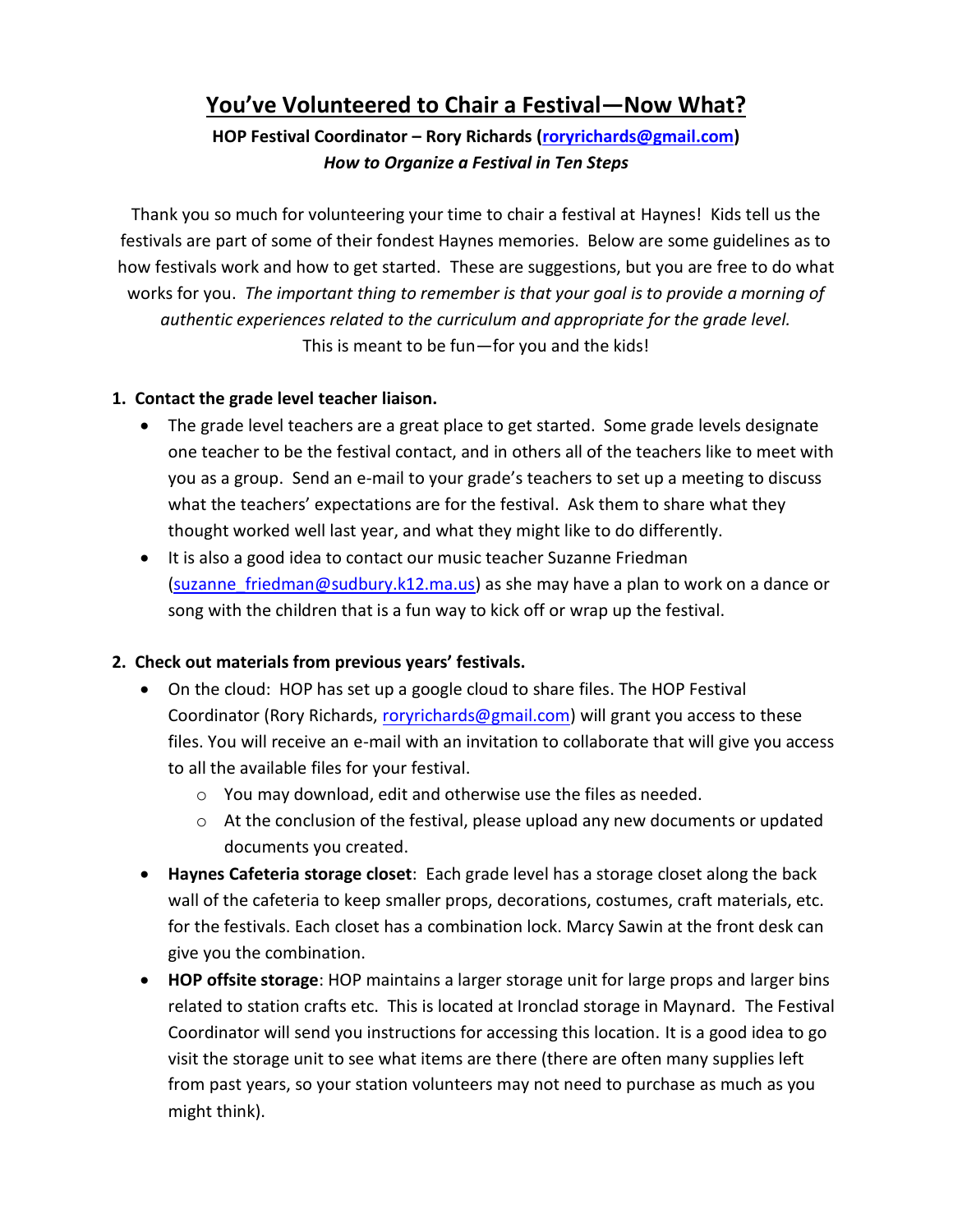### **3. Decide what your stations and activities will be.**

Festivals are generally organized by "stations"—crafts, games, snack (brought from home), experiences in which the students will participate in groups. Classes are broken into groups and rotate through the stations, guided by parent volunteers. You may choose to keep the same stations as last year, or you may decide to add or change things based on feedback you get from teachers and/or last year's festival chairs. Looking at what was done last year is a good place to start.

- Teachers will often have an opinion on how big each "tour group" should be, and how long each station should last (usually between 10-15 minutes). Look at schedules from previous years and see how many stations they had. Because each year there is a different number of kids, you may need to add or subtract stations depending on the number of students.
- Station volunteers should be made aware that they need to purchase/prepare everything for their station. You can provide them with any left over supplies and they can do an inventory and figure out what they need to purchase or prepare ahead of time to make the station run smoothly.

## **4. Request parent volunteer help (or, rally the troops!).**

It's a good idea to start this part sooner rather than later so that parents can get the festival date on their calendars and sign up to help out. Festivals are definitely a group effort— people are excited and willing to help!

- Start by posting volunteer positions on the HOP website (www.haynespto.org). Send an e-mail to the HOP webteam [\(webmaster@haynespto.org\)](about:blank) and tell them that you would like to post sign-ups for your festival. They can send you the template for what they had last year, and you can then let them know of any changes (added/removed stations for example) that you need. This should give you an idea of the kinds of volunteers you need, but feel free to make changes to suit your needs for the current year.
- Once the sign-ups are live, you can also ask the web team to send an e-mail to your grade, letting them know they are up. You should also submit a newsletter item announcing the sign-up in the HOP newsletter. You do this by emailing the webteam. You can also post on the HOP facebook page **(please only post once you have announced the sign-ups via e-mail or newsletter).** If your grade has a facebook page it is also a good idea to post the link to sign-ups there.

## **5. Form the festival committee.**

This is not required, but can be helpful - Once people have signed up, it sometimes helps to designate/ask one or two people in each area and ask if they'll "chair" that part of the festival. For example, you might have 3 volunteers for a particular craft station – you might see if one of those people could be your "go-to" person for communicating about that station to make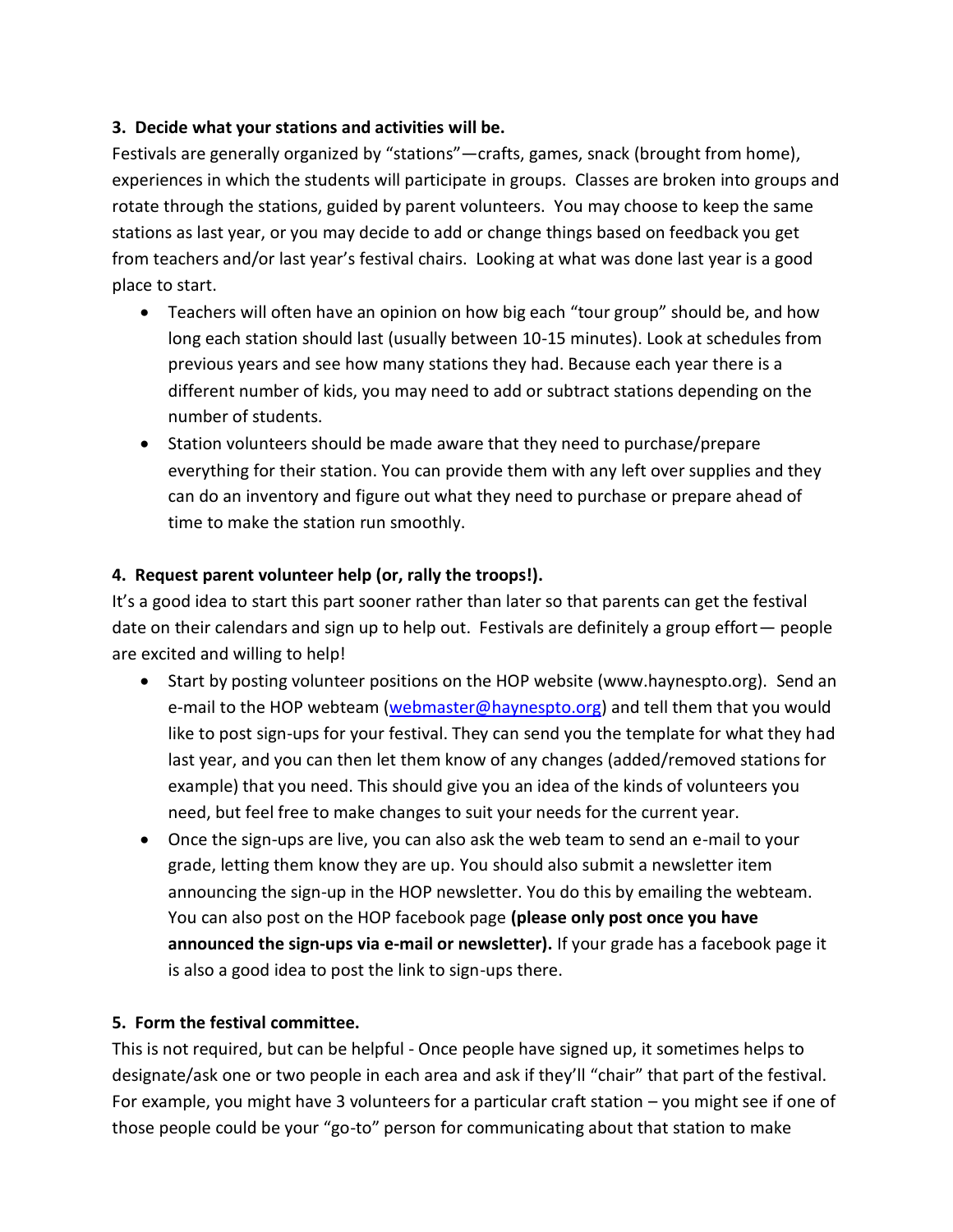things more stream-lined. Alternatively, you could also find people who are responsible for a whole section like "crafts" or "games" Those folks will be responsible for organizing that portion of the festival, and then your job becomes organizing and supporting the chairs. How you want to organize this is really up to you.

#### **6. Set and distribute your budget to the various stations.**

HOP funds are used to cover festival expenses. Neither you, nor your volunteers should spend personal money for the festival. Contact Rory to get your budget. In the past, there has sometimes been a volunteer position of "festival treasurer", although it is not strictly necessary. The treasurer and/or co-chairs review the overall budget for the festival, and consult last year's notes as to how the money was divided up and spent. One advantage of having someone designated treasurer is that he/she can check in on each station, to see how they are managing with their budgets, and communicate directly with HOP/co-chairs if there are overages etc... Each volunteer can submit for reimbursement directly through the HOP website, but a festival treasurer is helpful at reminding parent to submit for reimbursement and keeping a general idea of if the festival is on-budget. *Parent volunteers should NOT spend personal funds for festival expenses, because this makes it difficult for HOP to track how much festivals cost and how much of the HOP budget is designated for festivals each year. Please stick to the budget, and check in with Rory Richards or the HOP Co-Chairs if a large, unexpected expense arises and this becomes difficult.*

### **7. Meet/Touch base with your festival volunteers/station leaders.**

You can have a general festival meeting, either at school, or at someone's house in the evening. However, more and more, communication is happening over e-mail, and materials are being handed off one-on-one. If you want to hold a meeting in the school cafeteria—check with Marcy Sawin or Nancy Carbutt to schedule a time.

- This is a good time to meet with any of the station volunteers that can meet, and give them/show them what supplies are available, and/or share pictures of their station from previous years (available on the google drive).
- Make sure station volunteers know that they are responsible for setting up their station the evening before the festival (more on this below). The timeframe is after dismissal the day before the festival.
- Once you've met/communicated with everyone, each committee can get to work. Make sure that committee chairs have your contact info, and check in with those you don't hear from to make sure they have what they need and no issues have come up. Access to the cloud is only for co-chairs, but you can download files from the cloud and email them to volunteers who may find them helpful for their station. Closer to the festival date, ask committee chairs to let you know what they'll need in terms of tables and chairs so you can include that in your floor plan (see below).